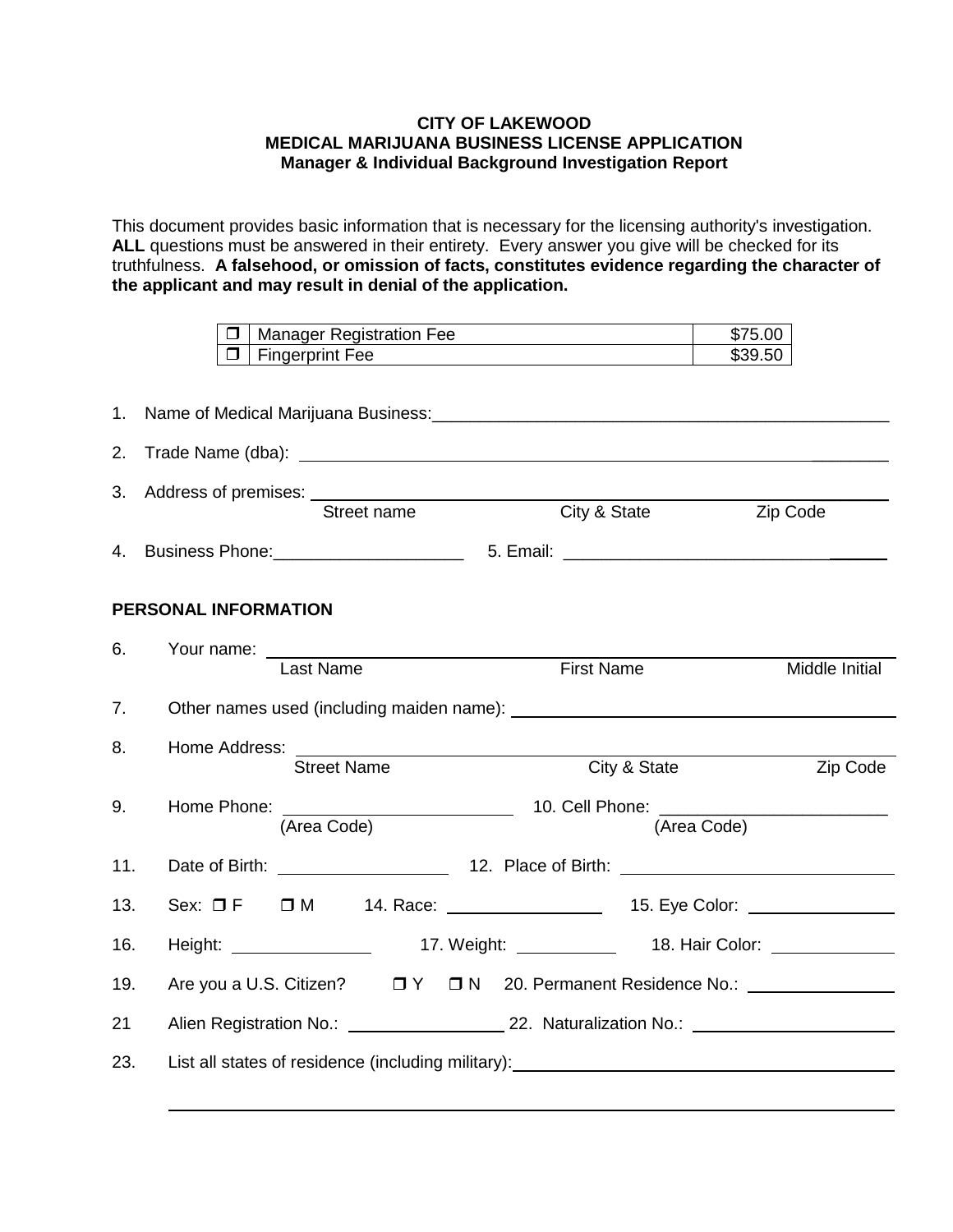24. List residential addresses for the past 5 years (attach separate page if necessary)

| <b>Street Address</b>                                        |                                                                                                          | <b>City, State &amp; Zip Code</b> |
|--------------------------------------------------------------|----------------------------------------------------------------------------------------------------------|-----------------------------------|
|                                                              |                                                                                                          |                                   |
|                                                              |                                                                                                          |                                   |
|                                                              |                                                                                                          |                                   |
|                                                              |                                                                                                          |                                   |
| Is your current residence owned or rented?                   |                                                                                                          |                                   |
|                                                              | If rented, give name, and complete address of landlord: ________________________                         |                                   |
|                                                              |                                                                                                          |                                   |
|                                                              |                                                                                                          |                                   |
|                                                              | If owned, give name, and complete address of mortgagor:<br><u>notation</u> and the address of mortgagor: |                                   |
|                                                              |                                                                                                          |                                   |
|                                                              |                                                                                                          |                                   |
|                                                              |                                                                                                          |                                   |
| <b>EMPLOYMENT HISTORY</b>                                    |                                                                                                          |                                   |
|                                                              | Name of present employer: Name of present employer:                                                      |                                   |
|                                                              |                                                                                                          |                                   |
|                                                              |                                                                                                          |                                   |
| Business address:<br><u>Business address:</u><br>Street name | City, State                                                                                              | Zip Code                          |
|                                                              |                                                                                                          |                                   |
| Business phone no.: _________                                |                                                                                                          |                                   |
|                                                              |                                                                                                          |                                   |
| (Area Code)                                                  |                                                                                                          |                                   |

| <b>Company Name</b> | <b>Complete Address</b><br>Include street name, city, state and zip | <b>Position Held</b> | <b>To/From</b> |
|---------------------|---------------------------------------------------------------------|----------------------|----------------|
|                     |                                                                     |                      |                |
|                     |                                                                     |                      |                |
|                     |                                                                     |                      |                |
|                     |                                                                     |                      |                |

35. Have you ever been discharged from a position?  $\Box Y \Box N$  If yes, please explain:

 $\mathcal{L}_\text{max}$  , and the contract of the contract of the contract of the contract of the contract of the contract of the contract of the contract of the contract of the contract of the contract of the contract of the contr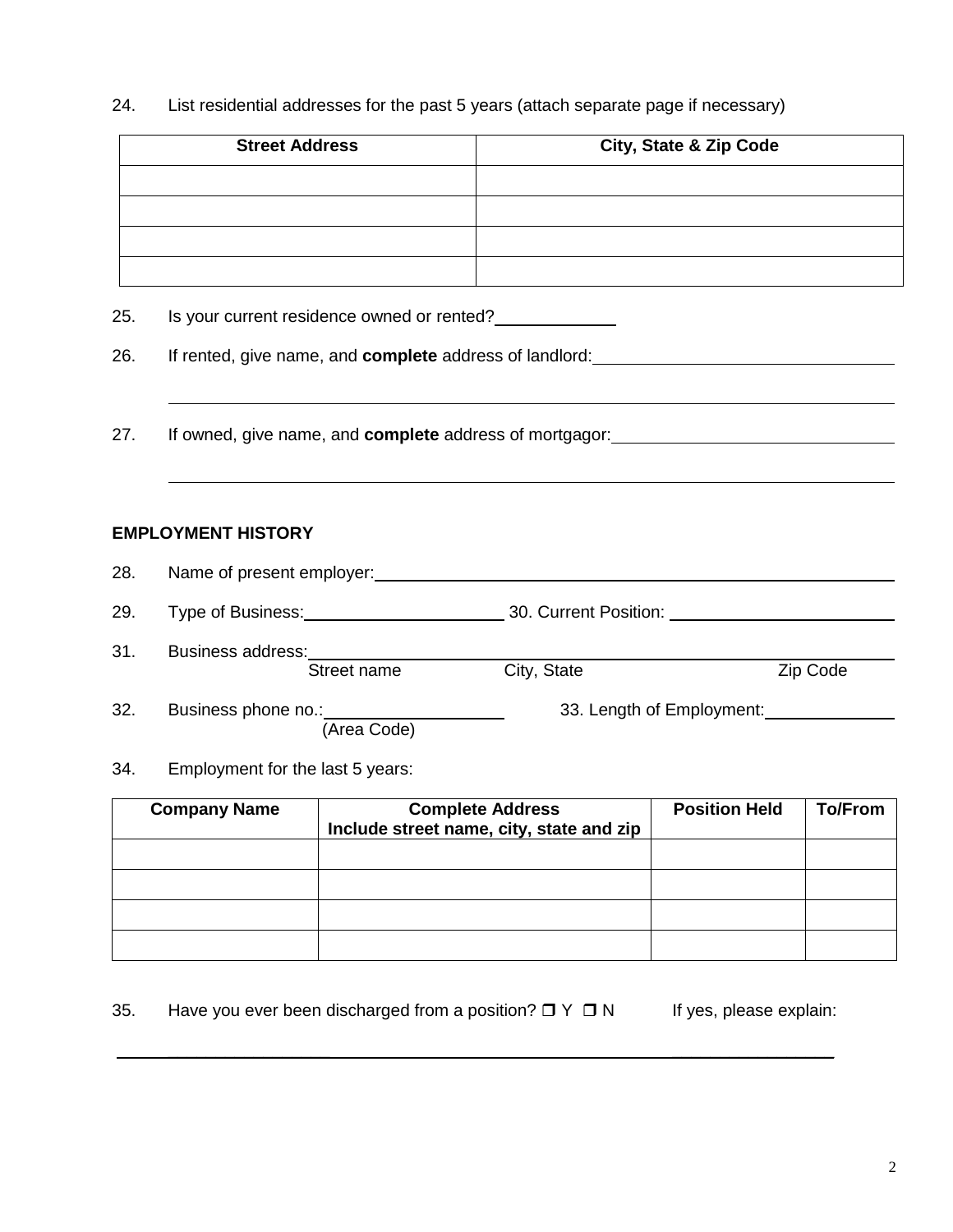## **FINANCIAL INFORMATION**

36. List all personal bank accounts.

| <b>Bank</b> | <b>Address</b><br>(street name, city, state & zip) | <b>Type of Account</b> | <b>Account Number</b> |
|-------------|----------------------------------------------------|------------------------|-----------------------|
|             |                                                    |                        |                       |
|             |                                                    |                        |                       |
|             |                                                    |                        |                       |
|             |                                                    |                        |                       |

37. List all personal outstanding loans and credit cards (attach a separate page if necessary).

| Lender | <b>Address</b><br>(street name, city, state & zip) | <b>Type of Loan</b> | <b>Account Number</b> |
|--------|----------------------------------------------------|---------------------|-----------------------|
|        |                                                    |                     |                       |
|        |                                                    |                     |                       |
|        |                                                    |                     |                       |
|        |                                                    |                     |                       |

## 38. Cash to be invested

| <b>Source</b> | <b>Address</b><br>(street name, city, state & zip) | <b>Amount</b> | <b>Account No.</b> |
|---------------|----------------------------------------------------|---------------|--------------------|
|               |                                                    |               |                    |
|               |                                                    |               |                    |
|               |                                                    |               |                    |
|               |                                                    |               |                    |

## **ADDITIONAL BACKGROUND INFORMATION**

39. List business license or permit history for the past 5 years:

| <b>Type of Permit or</b><br><b>License and</b><br><b>Jurisdiction</b> | <b>Name of Business</b> | <b>Address of Business</b><br>(street name, city, state & zip) | <b>Dates</b><br><b>To/From</b> |
|-----------------------------------------------------------------------|-------------------------|----------------------------------------------------------------|--------------------------------|
|                                                                       |                         |                                                                |                                |
|                                                                       |                         |                                                                |                                |
|                                                                       |                         |                                                                |                                |
|                                                                       |                         |                                                                |                                |